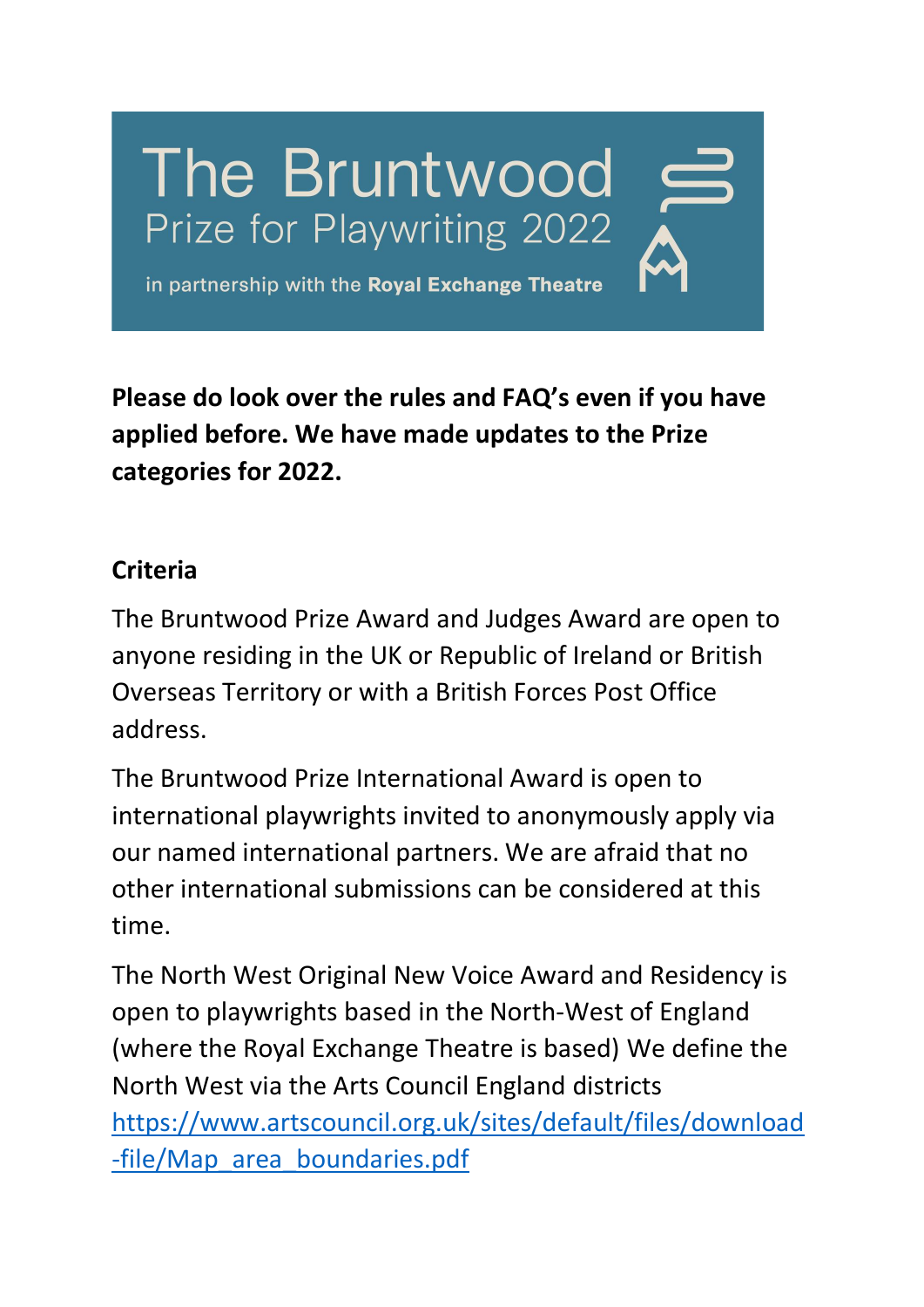Those playwrights based in the North West who self declare on submission they have not had full-length play professionally produced for 12 performances or more in a professional venue are eligible. All scripts entered by these playwrights are also eligible for the Bruntwood Prize, and Judges Award.

Entrants must be sixteen or over. There is no upper age limit.

Scripts must be submitted anonymously with no information included on the script other than its title. Please do not include pseudonyms on your script, or agents' details.

We can only accept one entry per person. We do accept plays co-authored by more than one writer. Please ensure that only one entry is submitted with one set of contact details.

The entrant must exclusively own and control all copyright and all other related rights to the submitted script.

The submitted play must be available for production and unattached to any other theatre or company. Any scripts that have been professionally optioned, produced or published will be disqualified.

*\*The ACE define the North West as the following regions. You are eligible for the North West Award and Residency if you are based in one of the following places, and have not had full-length play professionally produced for 12 performances or more in a professional venue:*

*Blackburn with Darwen, Blackpool, Bolton, Bury, Cheshire, Cumbria, Hatton, Knowsley, Lancashire, Liverpool,*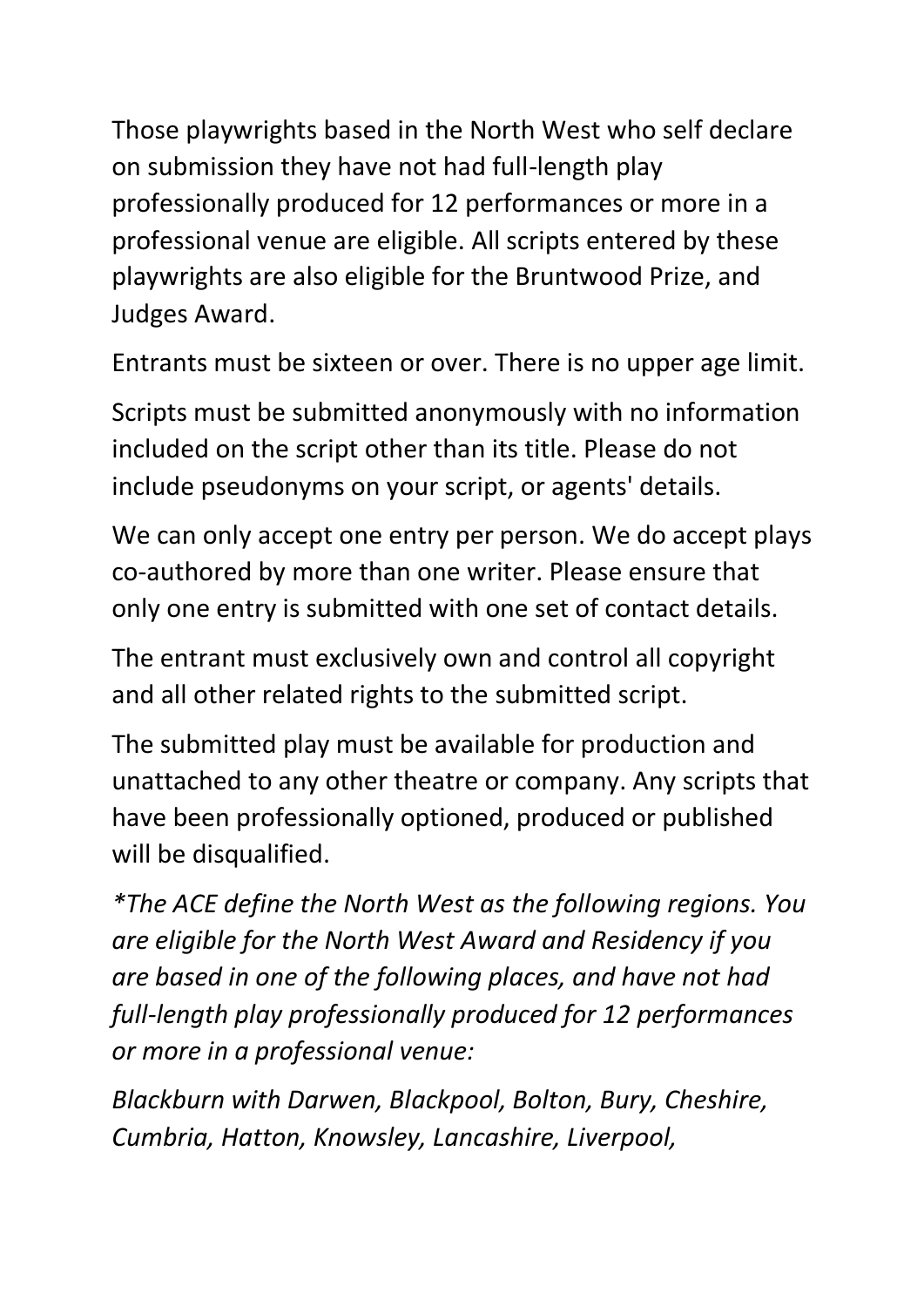*Manchester, Oldham, Rochdale, Salford, Sefton, St Helens, Stockport, Tameside, Trafford, Warrington, Wigan, Wirral*

# **Scripts**

The play must be an original, unperformed and unproduced piece of work. ∞

The play must be an hour long or more in playing time. The best way to judge this is to read your script out loud. There is no upper limit to the length of your script.

We do not accept translations, adaptations of other pieces of work or musicals. We also do not accept plays written exclusively for younger audiences.

The entrant must exclusively own and control all copyright and all other related rights to the submitted script.

Other than making sure the submitted script contains the title of the play and no other personal or contact information, there are no rules about how your play should be formatted or how any of it should be laid out.

The submitted play must be available for production and unattached to any other theatre or company. Any scripts that have been professionally optioned, produced or published will be disqualified.

If you have won a prize in any previous Bruntwood competition, (excluding Commendations) you may not enter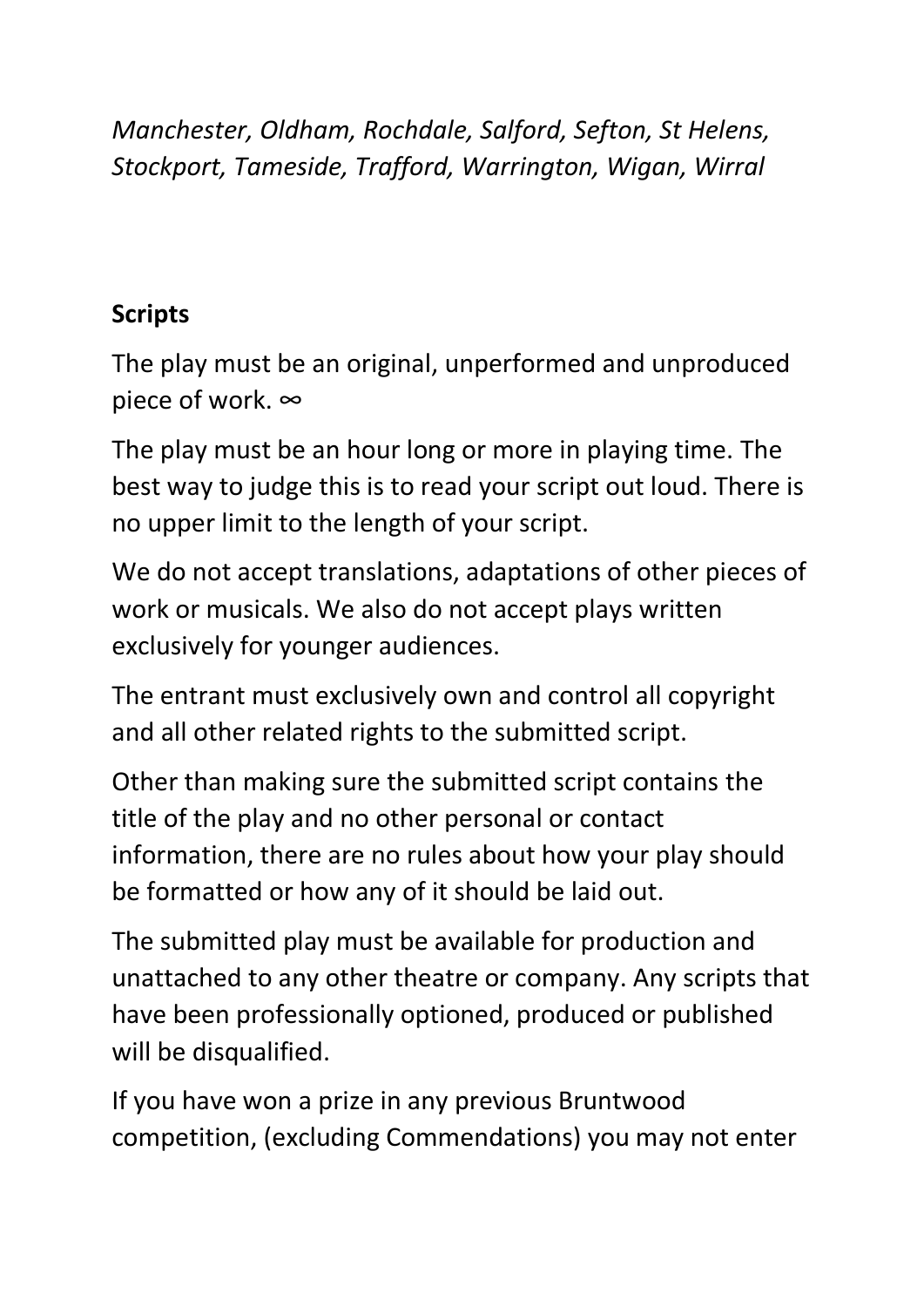a script. However, you may enter if you have been shortlisted or longlisted in the past.

*\* We define resident through your ability to produce, if asked, proof of main address on a driving license, appropriate Inland Revenue document, or if not in possession of these, a phone bill with proof of address. A full list of British Overseas Territories can be found at* 

*[http://en.wikipedia.org/wiki/British\\_Overseas\\_Territories](http://en.wikipedia.org/wiki/British_Overseas_Territories)*

*∞ Amateur performances do not apply. Unproduced means the play cannot have received a professional production in any form, anywhere in the world, apart from up to two rehearsed readings*

### **Judging/Prizes**

# **The deadline for entries for the Bruntwood Prize 2022 is Monday 6th June, 2022 at 6pm.**

The Top 100 Feedback List of scripts will be announced on this website in September 2022. This list of top 100 entries will receive full written feedback on their work and our response to it. These writers will receive their feedback by the end of 2022.

We are unable to commit to notifying writers of their progress through the competition before these dates due to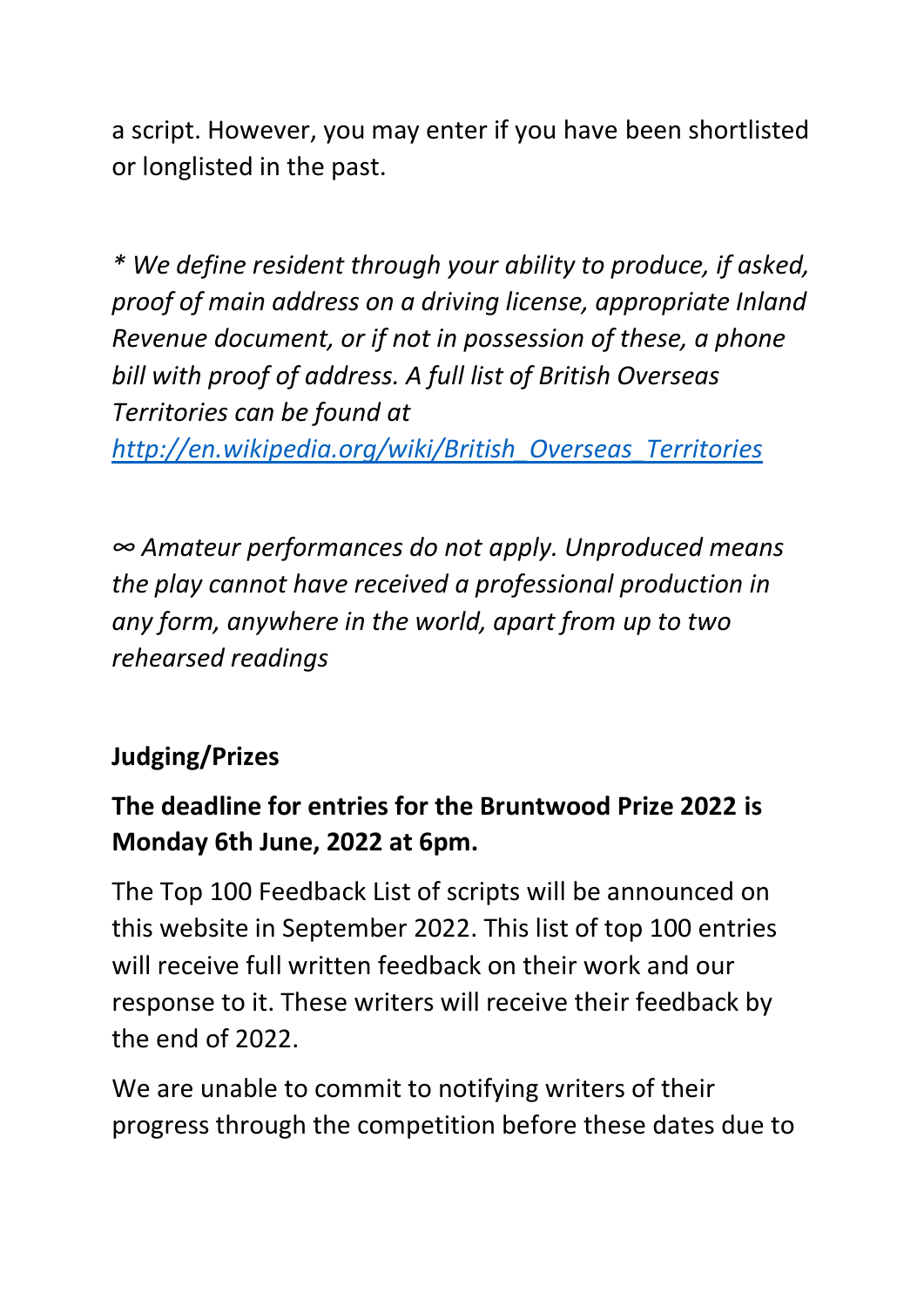the changeable volume of entries affecting the reading timeline.

The Longlist is announced publicly on this website due to the anonymous nature of reading requiring all scripts and writers to remain under a pseudonym at this point. To ensure swift and clear communication with all entrants we will make Prize announcements directly here on the Bruntwood Prize site as we find many entrants choose to use a lesser used (or anonymous email) which can hamper or slow getting in touch with individual entrants.

Shortlisted writers will then be contacted via the telephoneplease ensure you include an up to date and direct number with your submission.

Unfortunately, we are unable to give feedback on unsuccessful scripts which did not make it into the Top 100, due to the high number of entries we receive and our commitment to provide feedback as a constructive and full script report.

After the Award ceremony, all scripts awarded prizes are automatically under option to the Royal Exchange Theatre for a period of twenty four months after the announcement of the awards.

If a winning script is produced by the Royal Exchange Theatre, the prize money will replace all first production or development fees. However, the standard percentage of box office receipts and rehearsal attendance fees will still be paid to the writer.